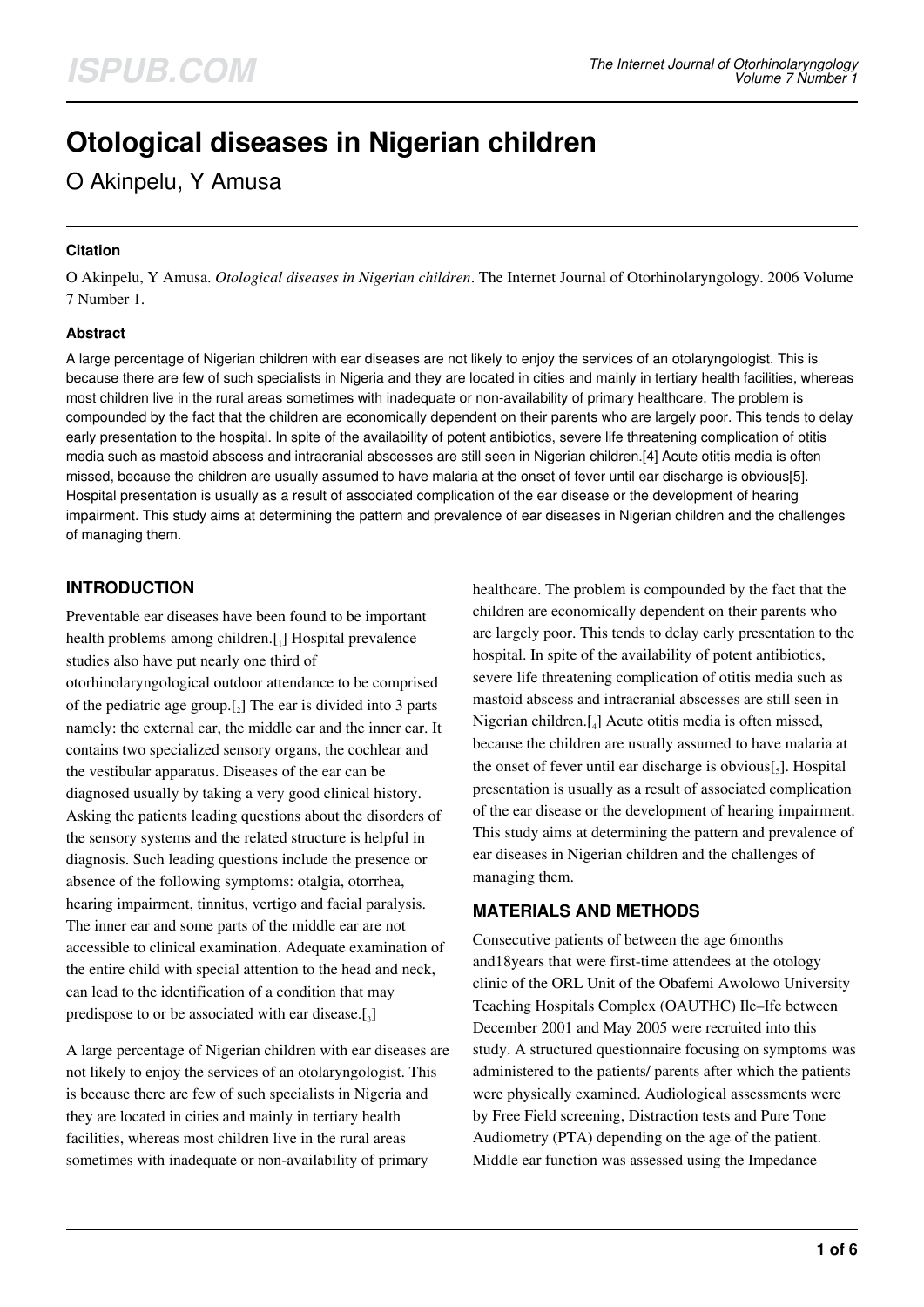Audiometer (Interacoustics AT22). All the patients had tympanometry and stapedial reflex measurement.

Chronic suppurative otitis media was diagnosed in the presence of a discharging ear and tympanic membrane perforation for a period of six weeks or longer. The diagnosis of acute otitis media was made if the duration of the ear discharge was for less than 3 weeks and with hyperaemic tympanic membrane with or without a tympanic membrane perforation.

Data were analyzed using the SPSS statistical software and the results presented using descriptive statistics and percentages.

# **RESULTS**

There were 454 cases comprising of 293 (64.5%) males and 161 (35.5%) females. The male: female ratio =1.8:1

Children of the age group 0-5years were 202 (44.5%), 6-10years were 123 (27.1%), 11-15years accounted for 57 (12.6%) and 72 (15.9%) belong to age group 16-20 years. Fig. I

Chronic suppurative otitis media (CSOM) was the most common otological disease recorded among our patients 154(33.9%), Sensorineural hearing loss (SNHL) was found in 162 (25.7%) cases out of which 113 (24.9%) were prelingually deaf. Acute suppurative otitis media (ASOM) was the third most common ear disease in this study accounting for 32 (7.0%) cases. Wax impaction accounted for 27 (5.9%), Secretory otitis media with effusion (SOME) was found in 24(5.3%) patients, foreign body in the ear 24 (5.3%), and otitis external was found in 4 (0.9%) of the study population. Otosclerosis 2(0.4%), cholesteatoma, tinnitus and tumor were found to be the least common otologic diseases in this study they were found in only one case (0.2%) each. Table I

Pre-morbid history of the cases with SNHL was as follows: 13 (2.6%) had a history of hyperbilirubinaemia, 18 (3.6%) had a history of a febrile illness, 25 (5%) were post meningitic cases, 30(6.0%) had measles (rubeola), birth asphyxia, and family history were found in 10 (2.0%) and 3 (0.6%) cases respectively. The remaining 355 (70%) patients had neither a history of known predisposing factor nor a positive family history of hearing impairment.

Among the prelingually deaf SNHL cases, only 15 (3.0%) had neonatal jaundice with kernicterus, 13 (2. 6 %) had cerebral palsy due to prolonged labor (birth asphyxia), post measles 20(4.0%) and post meningitic 20(4.0%). In 70% of the cases there were no identifiable risk factors.

## **DISCUSSION**

Diseases of the ear are common in children. Otitis media is one of the common diseases of infants and children.  $\left[ \begin{smallmatrix} . & 0 \\ 1 & 1 \end{smallmatrix} \right]$ 

Our findings show that one- third of the children we managed were cases of chronic suppurative otitis media (CSOM). This result agrees with the findings of other workers. In a similar study in the Southeastern Nigeria, CSOM was found to be the most common ear disease $\begin{bmatrix} 6 \end{bmatrix}$ . In an epidemiological survey of otitis media in a semi urban part of Southwestern Nigeria, Amusa et al found CSOM to be prevalent in Nigerian children $[\,_7]$ . Similar findings were reported by other workers in Egypt, and Saudi Arabial [8,9]. Low social economic factors had been associated with a high prevalence of the CSOM. The prevalence of CSOM was highest in the age group 0-5years, and was found to decrease with increasing age. Even though CSOM is prevalent, the occurrence of cholesteatoma was found to be low among the children we managed. A low prevalence of cholesteatoma has also been reported among the Aboriginal children $[I_{10}]$ . This was said to be due to the large central perforation that was associated with better middle ear aeration. The low prevalence in Africans had been attributed to this same factor[<sub>8</sub>]. Many cases however may be missed because radiological investigations and surgery are not affordable to most of the parents of these children as a result of poor socioeconomic factors. There is no satisfactory explanation for the fact that we saw more male children in our study. We do not think this is due to cultural beliefs of placing more value on the male child. It is also not proven that there are anatomical differences between the ears in both sexes. Male children being more active and adventurous may however be more predisposed to traumatic conditions which may further get complicated. Male preponderance was shown also in the study of Wright among Sierra Leonean children $[I_{11}]$ .

Sensorineural hearing loss (SNHL) was found to be the second most common reason for pediatric presentation at our otologic unit. Febrile illnesses, meningitis, viral mump parotitis, were found in 10% of children presenting with SNHL. Febrile illness, meningitis, and infectious diseases have been established to be causes of profound deafness in African children over 2 decades ago. $\left[\right]_{2,13,14,15}$ ] The infectious diseases including meningitis were associated with deafness in a previous Nigerian study as well as studies from other sub Saharan African countries  $\begin{bmatrix} 1_{2213214216217} \end{bmatrix}$ . These factors are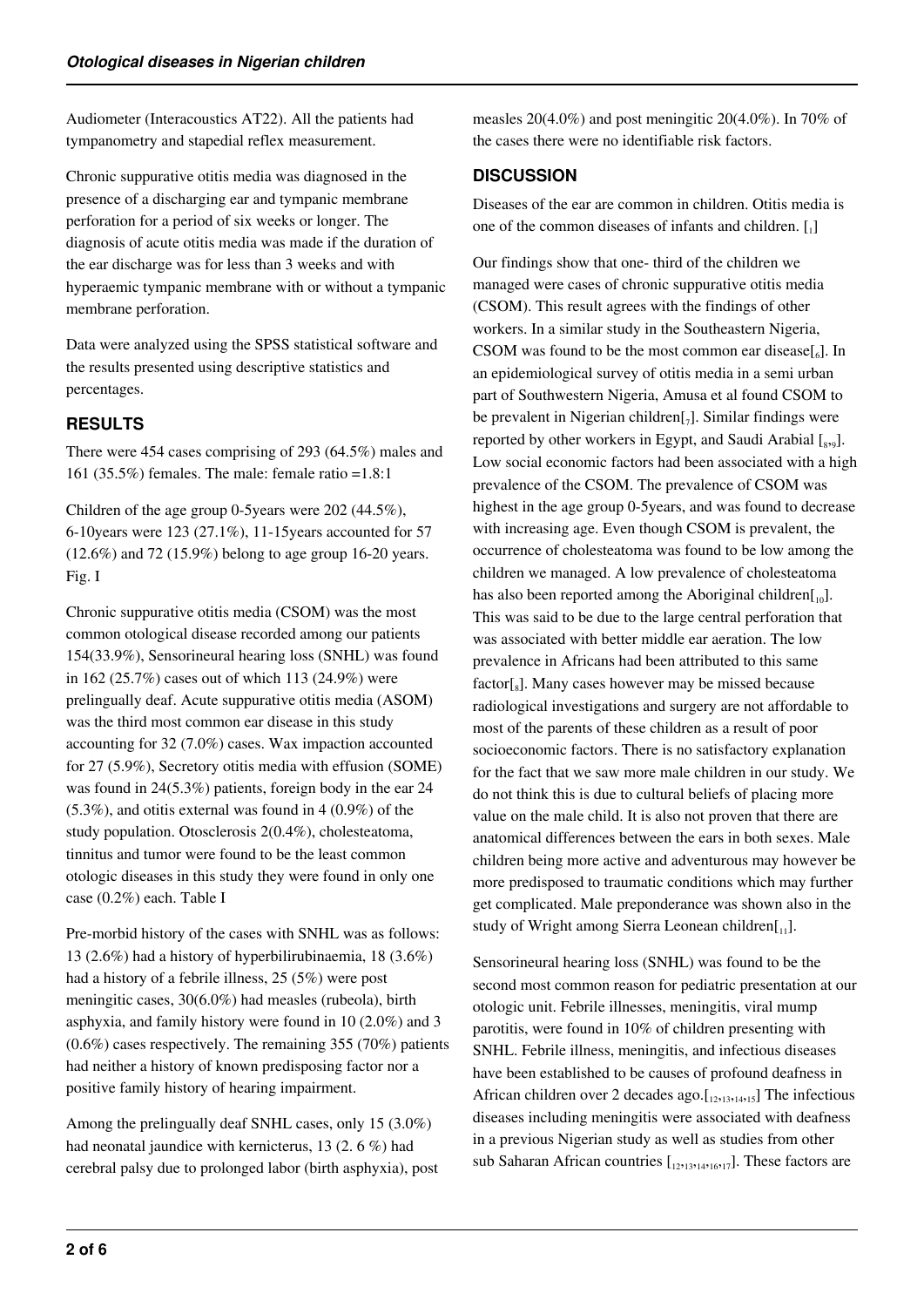however still among the common causes of SNHL among Nigerian children. There was a positive family history in less than 1%. Genetic factors therefore are not likely to be a common aetiological factor among our children presenting with SNHL. However further studies need to be done on this. Unlike in the Caucasian where early neonatal and infant screening had led to an early diagnosis $[18]$ , these children present very late due to lack of such coordinated screening programme. Also in our environment, it is considered unacceptable for a family to have a handicapped child; such children are hid to cover the family "shame". This and the various other local beliefs prevent families from seeking medical help early. In the then Soviet Union a high prevalence of deaf mutism was noticed, but this was found to decrease with the improvement in the socio-economic and material condition of the populace $[19]$ .

Ototoxicity from streptomycin to treat tuberculosis was seen in 3(0.6%) of the children reviewed. There were no other known risk factors in 70% of the cases. A similar study among Sierra Leonean children found that 21% of SNHL was due to unknown causes.<sup>[11]</sup> Congenital causes topped the list of etiological factors in SNHL in another group of Nigeria children studied by Lasisi et al. $[20]$  This is different from our experience. However some of the children in whom the causes were not known could have suffered congenital problems. Limitations posed by poor availability and affordability of facilities for investigations such as CT scan, Evoked response audiometry, and genetic studies could be responsible for this.. A study among Sierra Leonean children found a decreasing incidence of measles-induced SNHL with improvement in the coverage of expanded programme on immunization $\begin{bmatrix} 1 \\ 1 \end{bmatrix}$ . There is a need for research into the etiology of SNHL in Nigerian children.

Acute otitis media was found to be mainly a disease of the under-fives in this study. This observation agrees with the existing literature.  $\begin{bmatrix} 2 \\ 2 \end{bmatrix}$  The low incidence of AOM compared to CSOM could be due the fact that the early symptoms of AOM are similar to that of acute malaria in the same age group. Malaria being endemic in this environment gets a lot of attention and most febrile children would have been treated for malaria before considerations for other diagnosis are made. Also routine otoscopy is not carried out by the health care giver even pediatricians who are the first to see these children. This further delays diagnosis until late when the ear discharge is obvious or when other complications would have set in. Elton and Cornell and Amusa et al found AOM in 28% and 29% respectively of febrile under five

children who would have been treated for malaria alone to have AOM.  $\left[5,22\right]$ 

Conductive Hearing Loss was seen in 11.8% in addition to the 154(33.9%) children with CSOM, making a total of 45.7% of children presenting at the Otologic clinic. The other causes of this (apart from CSOM) comprised of wax impaction 5.9%, Secretory Otitis Media with Effusion (SOME) 5.3%, Otosclerosis 0.4% and tumor 0.2%.

Wax was found in only twenty-seven of the children in our series. Okafor however found wax impaction to be the 3rd most common ear disease in the southeastern part of Nigeria $\left[\begin{smallmatrix}6\end{smallmatrix}\right]$ . His study population included both the children and adults and this could explain while it is more common than in this study. Wax impaction was said to be more common in blacks and Indian children than in Caucasians in a study of preschool children from Durban on the Middle Ear screening programme. $[23]$ 

Otitismedia with effusion was diagnosed in this study based on clinical history, otoscopy and Tympanometric measurements. The prevalence of SOME was 5.3%. This prevalence is low when compared with the prevalence rate in Europe and America. Where the prevalence was as high as 10% in pediatric age group $\left[24,25\right]$  The prevalence in this study is slightly less than the previous findings Lagos, among Nigerian school children $\left[26,27\right]$ . In this study, the prevalence of SOME was found to decrease with increasing age, this agrees with existing literature $\left[\right]_{28}$ . A child with SOME is usually not having pain and he is not febrile nor is he totally deaf. With the limited economic resources of the parents, they might not see the need to seek medical help. They usually label such children in our environment as "the stubborn one" who hears but fail to respond.

Foreign body in the ear is the 5th common ear disease found in this study. Over 60% occurred in children less than 5 years old. The most common foreign bodies are bean seed, maize seed, insects (cockroach), cotton buds, stone and beads. The prevalence was similar to the studies at the Lagos University Teaching Hospital (LUTH) Lagos (southwest Nigeria) and at the University of Nigeria Teaching Hospital (UNTH) Enugu in Southeast Nigeria[<sup>6</sup> ,29]. Parents are not well informed as to what to do when their wards insert foreign body in their ears. Several of these patients suffered from complications of inexpert removal by quacks. One of the patients had the meatus badly lacerated while another child had facial nerve palsy and perforation of the drum. Other traumatic lesion to the ear was due to those sustained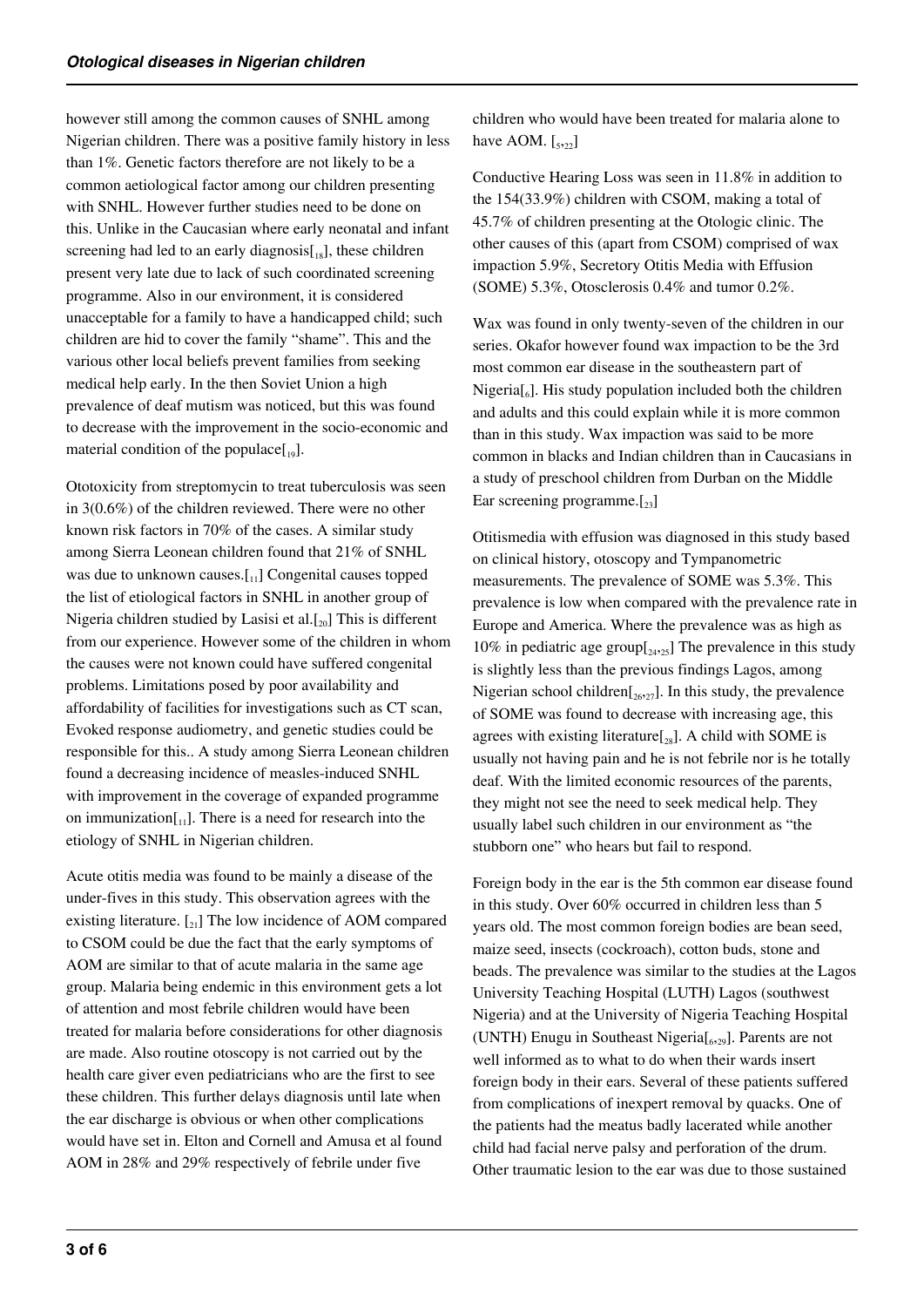through road traffic accidents. Even though a slap to the ear is a common way of disciplining/punishing a child in this environment, none of the children studied presented with this complaints. It is not impossible this form of trauma to the child's ear could have initiated some of the perforation or hearing loss.

Congenital malformation of the ear constituted 0.9% of pediatric otologic diseases in this work. The most common of them was the preauricular sinus. (Fig.3)There was also a case of meatal atresia and another of third degree microtia (Fig.4). The cases of preauricular sinuses were infected. The children with the meatal atresia and microtia were presented more for the cosmetic reason than the concern for hearing. The middle ear and inner ear anomaly were not routinely screened for radiologically. This could be why cases like these are not reported from this part of the world.

Neoplasm of the ear was found to be rare. It was seen in only one patient. The tumor involved the middle ear, the mastoid antrum and extended intracranially presenting with multiple cranial nerve palsies. CT confirmed intracranial extension and the radiological differential diagnosis includes rhabdomyosarcoma, and Ewing Tumor. However the patient's parents refused surgery and opted for spiritual cure. This again may be due to inability to afford the cost of management.

Otosclerosis was seen in 0.4% of the children with ear diseases. Bilateral disease was seen in all the affected cases. Otosclerosis is not a common ear problem as seen in this study this agree with the existing literature. Otosclerosis had been established to be rare in blacks in comparison to the Caucasians. In this study it was found in children aged 15 years. This also agrees with existing literature  $\left[\frac{30}{30}\right]$ .

Facial Nerve Palsy was found in 3(0.6%). The cause was traumatic in 0.4% while in the remaining case 0.2% it was due to complication of AOM

Tinnitus was a rare diagnosis in Children.

## **CONCLUSION**

Chronic suppurative otitis media is the most common ear disease in children, Hearing loss is quite prevalent in Nigerian children and most of these are prelingual. Causes of this hearing loss are preventable through immunization programme, better obstetric care prompt and adequate treatment of infectious diseases. .

A lot has to be done to educate the community health

workers who are the primary care providers and about the symptoms and signs of ear diseases and to train them to recognize and refer difficult cases early

## **CORRESPONDENCE TO**

O.V Akinpelu, Department of surgery, ORL unit, P.M.Box 100098, Obafemi Awolowo University, Ile -Ife. Osun state Nigeria. E- mail: olubunmilola@yahoo.co.uk

#### **References**

1. R.S. Rao, M.A. Subramanyam, M.S. Nair, B. Rajashekar, Hearing impairment and ear diseases among children of school entry age in rural South India, Int J Paediatric Otolrhinolaryngol. 64(2) (2002) 105-10. 2. R. Pracy, Introduction. In: Scott-Brown's Otolaryngology 6(1987), 5th edn. Ed. Evans JNG. London, Butterworth 1-3. 3. C.D Bluestone, J.O Klein, Methods of examination: clinical examination, In: Pediatric Otolayngology 2nd edn. Philadelphia919900 111-114. 4. A.O. Ibekwe, B.C.C. Okoye , Subperiosteal mastoid Abscesses in CSOM, Annals of otology rhinology and laryngology . 97 (4) (1988) 373 - 378. 5. Y.B. Amusa, T.A.B. Ogunniyi, O.O Onayade, P.A. Okeowo, Acute Otitis media, malaria and pyrexia in the under five age group, WAJM. 24 (3) (2005) 40 - 42. 6. B.C. Okafor, Otolaryngology in Southeastern Nigeria. I pattern of Diseases of the ear, Nigeria Medical Journal. 13 (1) (1983) 11 - 19. 7. Y.B. Amusa, I.K.T. Ijadunola, O.O. Onayade, Epidemiology of Otitis media in a local tropical African population, WAJM. 4 (3) (2005) 36 - 39. 8. A. Belal Abdel , Otitis media In: Belal's Otoilaryngology Head and Neck Surgery: Alexandria Egypt 1992: 20 - 22. 9. S.M. Zakzouk, M.F. Hajjaj, Epidemiology of Chronic suppurative Otitis media among Saudi Children a comparative study of 2 decades. Int J. Paediatr Otorhinolarygol. 62(2002) 215 - 8. 10. G.J. McCafferty, A.N. Lewis, W.B. Coman, C. Mills, A nine year study of ear disease in Australian Aboriginal children, J. Otol Laryngol. 99(1985)117-125. 11. D.O Arthur Wright, B Leigh, the impact of the expanded programme on Immunisation on Measles-Induced Sensorineural hearing loss in the western area of Sierra Leone, WAJM. 14(4) (1995) 205-209. 12. D.R Seely, S.S. Gloyd, A.D.O. Wright, S.J. Norton,. Hearing loss prevalence and risk factors among Sierra Leonean children, Arch Otolaryngol Head Neck Surg. 121(1995)853-858. 13. B. Mcpherson,, C.A. Holborow, A study of deafness in West Africa: the Gambian Hearing project, Int. J. Pediatr Otorhinolaryngol.10(2) (1985) 115 - 35. 14. M.N. Obiakor, Profound childhood deafness in Nigeria: a three-year survey, Ear Hear. 8 (2) (1987) 74 - 7. 15. A.O. Ibekwe, Febrile Illness a major cause of profound childhood deafness in Nigeria, WAJM. 17(1) (1998) 15 - 8. 16. C. Holborow, F.D. Martinson, N. Anger, A study of deafness in West Africa, Int J of Pediatric otolaryngol. 4 (1982)107-132. 17. T. Goetghebner, T.E. West, V. Wermenbol, A.L.Cadbury, P. Milligan, Lloyd - Evans, R.A. Adegbola, E.K. Mulholland, B.M. Greenwood, M.W. Weber, Outcome of meningitis caused by Streptococcus pneumoniae and

Haemophilus influenzae type b in children in the Gambia,. Trop Med Int. Health 5 (3) (2000) 207 - 13.

18. K. Van Naarden, P. Deconfle, K. Caldwell, Prevalence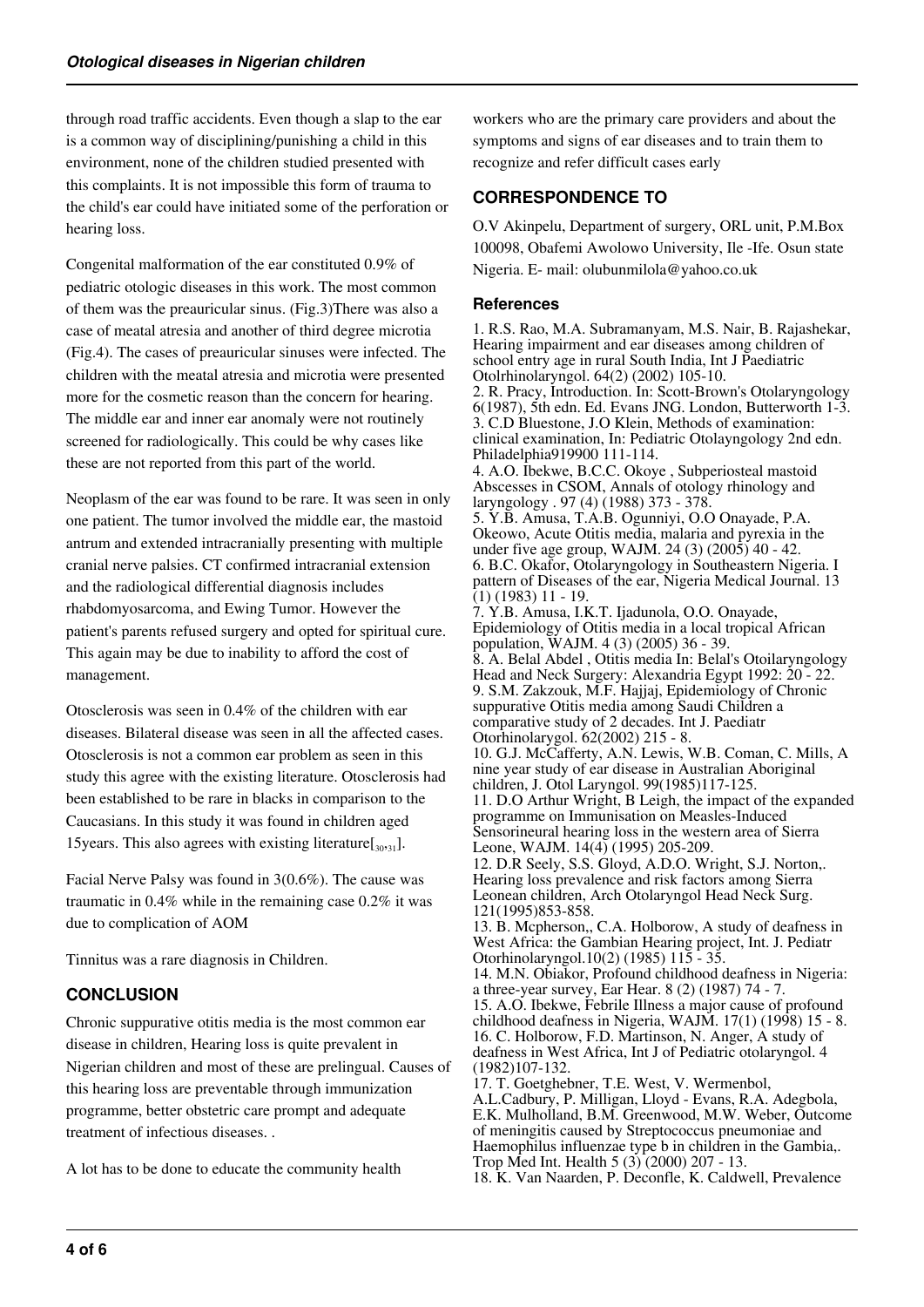and characteristics of children with serious hearing impairment in Metropolitan Atlanta, 1991 - 1993 Peadiatrics. 106 (3) (2000) 616 - 7.

19. A.G. Likhachev, Deaf Mutism: In Diseases of the Ear, Nose and Throat: (1978)102-105, Mir Publishers.

20. O.A. Lasisi, J.K. Ayodele, G.T.A. Ijaduola, Challenges in the management of childhood sensorineural hearing loss in sub Saharan Africa, Nigeria,. Int Journal of Pediatric Otorhinolaryngology. 70(2006) 625-629.

21. American Academy of pediatrics: Diagnosis and Management of Acute Otitis Media, Pediatrics. (2004) 11451-65 Medline.

22. P. Elton, J.Cornell, Incidence of Otitis media in the under five children presenting with pyrexia of 100of at Wesley Guild Hospital, Ilesha. Journ. of Trop. Med and hygiene. (1978); 110 - 112.

23. D. Bhoola, R. Hugo, Excess cerumen: Failure rate of Black and Indian preschool children from Durban on the middle ear screening protocol (MESP).

24. J.O. Klein, Epidemiology of Otitis Media, In Harford R Bess H, Bluestone D, and Klein O. Eds Impedance

Screening for middle ear disease in children, Grune and Stratton, (1978) 11-16.

25. G. Liden, Methods for Identification of middle ear

disease, In Harford R, Bess H, Bluestone D and Klein Eds. Impedance Screening for middle ear disease in children, Grune and Stratton Inc (1978) 23-33.

26. P.A. Okeowo, Study of Epidemiology of Otitis Media in Nigerian Children: state of our knowledge, J Trop Paediatrics. 1(21) (1978) 4-6.

27. O Akinlade, C.C. Nwawolo, P.A Okeowo,

Tympanometric screening for otitis media with effusion (OME) in Nigerian children, Nig. Qt. J. Hosp. Med. 8 (1) (1998),44-46.

28. S.A. Zeizel, J.E. Roberts,E.C Neebe, R. Riggins Jr. F.W. Henderson, A longitudinal study of OME among 2-to- 5 year old African American children in child care, Pediatrics. 103(1) (1999) 15-9.

29. G.T.A. Ijaduola, P.A. Okeowo, Foreign body in the ear and its importance: the Nigerian experience. Journal of tropical pediatrics. 32(1986):4-6.

30. P.S. Roland, W.L Meyerhof, Otosclerosis Head and Neck Surgery - Otolaryngology. 11(1998) 2083 - 2097. acoustic impedance studies Int. J. Pediatric

Otorhinolaryngol. 8 (1) (1984) 79 - 90.

31. V.G. Schwetzer, D.J.Lilly, Otosclerosis in a Black child: diagnostic acoustic impedance studies, Int. J. Pediatric Otorhinolaryngol. 8 (1) (1984) 79 - 90.